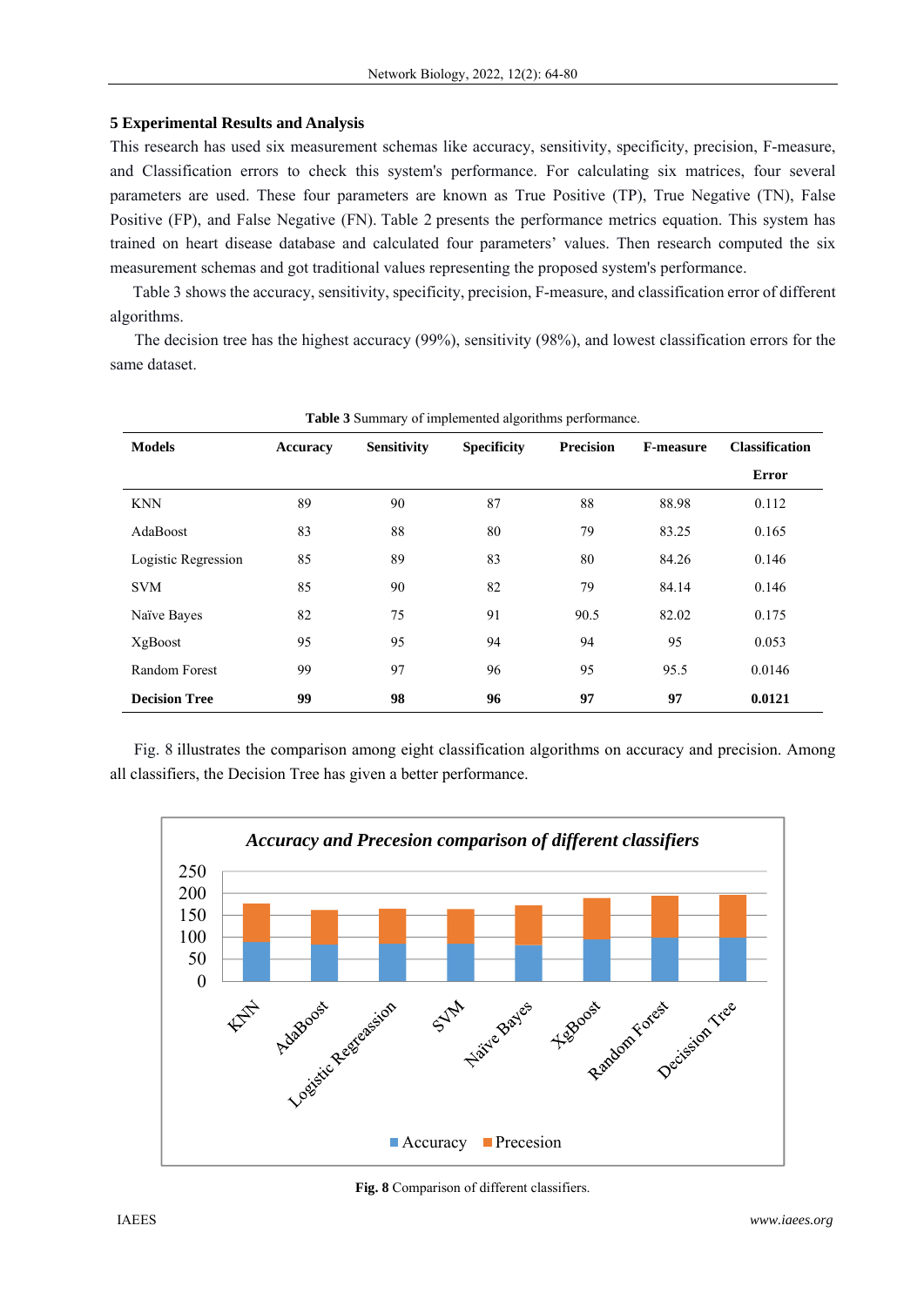Table 4 narrates the existing methodologies with their taken attributes and accuracies. From 2006 to now, researchers have been trying to predict heart disease with a computer-aided system to reduce time and cost-efficiently.

| <b>Author</b>  | <b>Proposed Methodology</b>                                                     | Parameters/     | Accuracy |
|----------------|---------------------------------------------------------------------------------|-----------------|----------|
|                |                                                                                 | <b>Features</b> |          |
| Alim et al.    | Prediction of heart disease was measured with the help of a support vector      | Not defined     | 86.94%   |
| (2020)         | machine and kernel equivalent to it.                                            |                 |          |
|                | Techniques used: Hoeffding tree method                                          |                 |          |
| Kanwal et al.  | They use Co-Active Neuro-Fuzzy implication method (CANFIS) and later            | 14              | 96%      |
| (2021)         | combined with the genetic algorithm to identify heart disease.                  |                 |          |
|                | Techniques used: Genetic Algorithm, NN, LR,, SVM                                |                 |          |
| Khan et al.    | A heart diseases prediction system (HDPS) based on the data mining              | 14              | 97.70%   |
| (2021)         | approaches.                                                                     |                 |          |
|                | Techniques used: Naïve Bayes, J48 DT, NN, RF.                                   |                 |          |
| Acharya<br>et  | A proposed method on heart rate variability signals using data mining           | 8               | 92.02%   |
| al.(2015)      | techniques where DT provides the highest accuracy.                              |                 |          |
|                | Techniques used: Naïve Bayes, KNN, DT                                           |                 |          |
| Dwivedi        | Using an artificial neural network and support vector machine, the proposed     | 8               | 85%      |
| (2018)         | method predicts stroke patients where SVM provides the highest accuracy.        |                 |          |
|                | Techniques used: ANN, SVM.                                                      |                 |          |
| Ayon et al.    | Logistic Regression (LR), Support Vector Machine (SVM), Deep Neural             | 9               | 98.15%   |
| (2020)         | Network (DNN), Decision Tree (DT), Nave Bayes (NB), Random Forest (RF),         |                 |          |
|                | and K-Nearest Neighbor (K-NN) were the seven computational intelligence         |                 |          |
|                | techniques used.                                                                |                 |          |
|                | Techniques used: DT, RF, NN, Logistic Regression, SVM, Naïve Bayes              |                 |          |
| Beyene et al.  | Propose methodology evaluate performance using tenfold cross-validation to      | 12              | Not      |
| (2018)         | predict heart disease. In this method, logistic regression provides the highest |                 | defined  |
|                | accuracy.                                                                       |                 |          |
|                | Techniques used: Naïve Bayes, SVM, Classification Tree, Logistic Regression,    |                 |          |
|                | KNN, ANN                                                                        |                 |          |
| Katarya et al. | Chronic prediction system using data mining techniques where Naïve Bayes,       | 10              | 95.56%   |
| (2020)         | Decision Tree provide the highest accuracy.                                     |                 |          |
|                | Techniques used: Naïve Bayes, DT, SVM                                           |                 |          |
| Motarwar et    | Cardiovascular disease prediction using data mining techniques. Simple Cart     | Not Defined     | 92.2%    |
| (2020)<br>al.  | provides the highest accuracy.                                                  |                 |          |
|                | Techniques used: Naïve Bayes, J48, Simple CART                                  |                 |          |

**Table 4** A comparative studies on various proposed algorithms.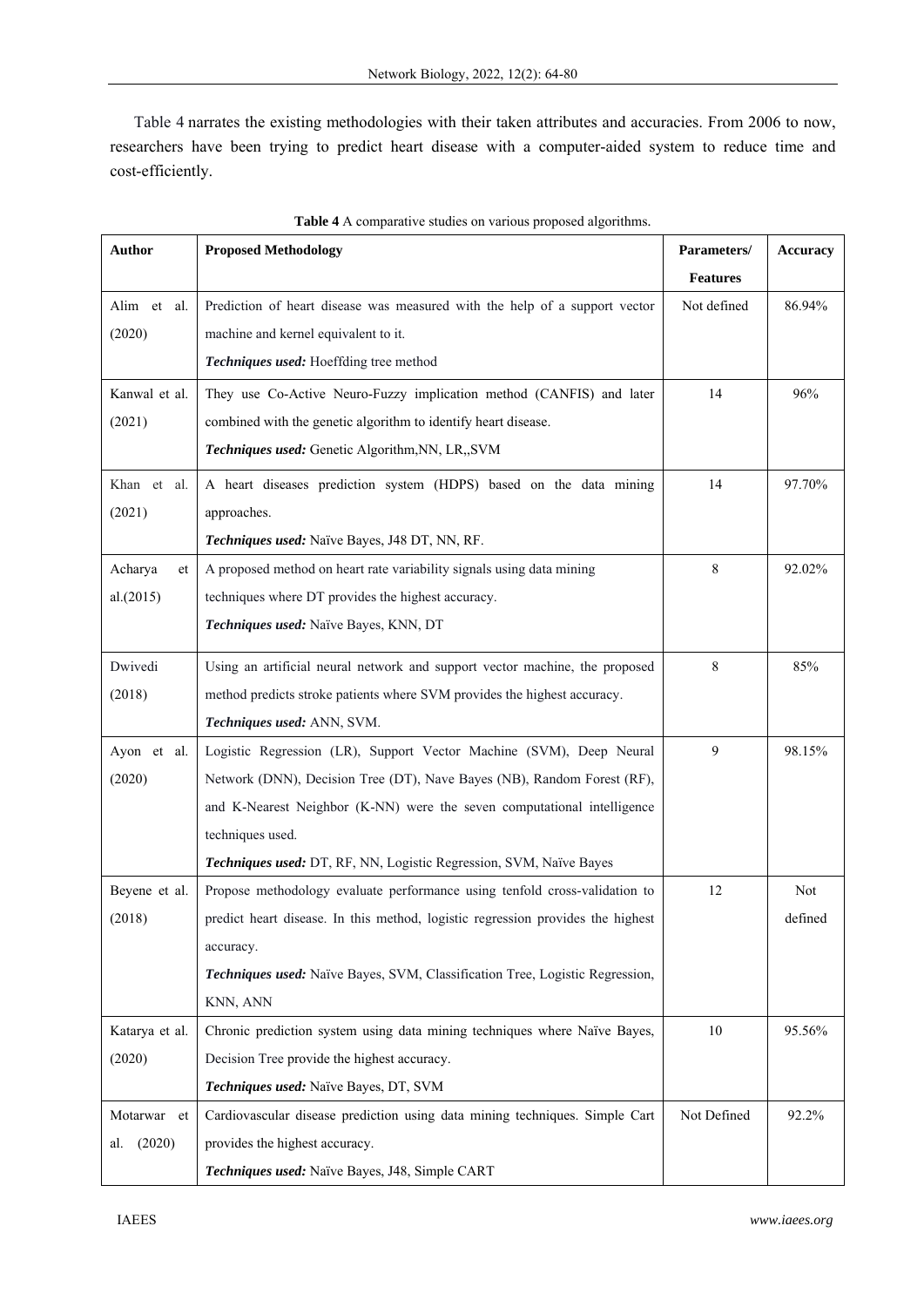| Farzana et al.  | The proposed model predicts heart disease using classification techniques      | 13 | 95%    |
|-----------------|--------------------------------------------------------------------------------|----|--------|
| (2020)          | where the SVM technique is more effective and efficient than other data mining |    |        |
|                 | algorithms.                                                                    |    |        |
|                 | <b>Techniques used:</b> Naïve Bayes, KNN Associate Rule, , SVM, ANN, DT        |    |        |
|                 |                                                                                |    |        |
| Ismail et al.   | A conceptual method to enhance prediction of heart disease using big data      | 13 | 90.6%  |
| (2020)          | where SVM provides the highest accuracy.                                       |    |        |
|                 | Techniques used: Naïve Bayes, SVM                                              |    |        |
|                 |                                                                                |    |        |
| Sharma et al.   | Data mining techniques predict heart diseases.                                 | 13 | 90.78% |
| (2020)          | <b>Techniques used:</b> Naïve Bayes, J48, SVM                                  |    |        |
|                 |                                                                                |    |        |
| <b>Proposed</b> | Heart disease prediction system from web and manual using machine learning     | 13 | 99%    |
| method          | classification. The highest accuracy is obtained from the Decision Tree and    |    |        |
|                 | Random Forest.                                                                 |    |        |
|                 | <b>Techniques used:</b> DT, RF, Naïve Bayes, KNN, AdaBoost, SVM, Logistic      |    |        |
|                 | Regression, XgBoost                                                            |    |        |

# **6 Conclusion and Future Work**

The research paper shows the overviews of existing methodologies and literature review of heart disease prediction systems which helps us to improve our method. In our approach, using the heart patients dataset from Alim et al. (2020), we analyzed different machine learning classification algorithms to predict the heart disease of any patient manually and on the web platform. The analysis shows 99% accuracy in Decision Tree and Random Forest techniques than other algorithms. Decision Tree (0.0121) has a minor classification error between these methods than Random Forest (0.0146). Further extension of this work is to get 100% accuracy to detect heart disease using more updated machine learning techniques. For enhancing user accessibility, research will be extended by developing an android app.

## **Abbreviations**

BP, Blood Pressure; PA, Physical Exercise; RF, Random Forest; LR, Logistic Regression; HDPS, Heart Disease Prediction System; ANN, Artificial Neural Network; FP, false positive; SVM, support vector machine; TP, true positive; DT, Decision Tree.

## **Acknowledgement**

We are grateful to Professor Dr. H. I. Lutfor Rahman Khan, Head of Cardiology, Dhaka Medical College and Hospital, for his unswerving loyalty and continuous support.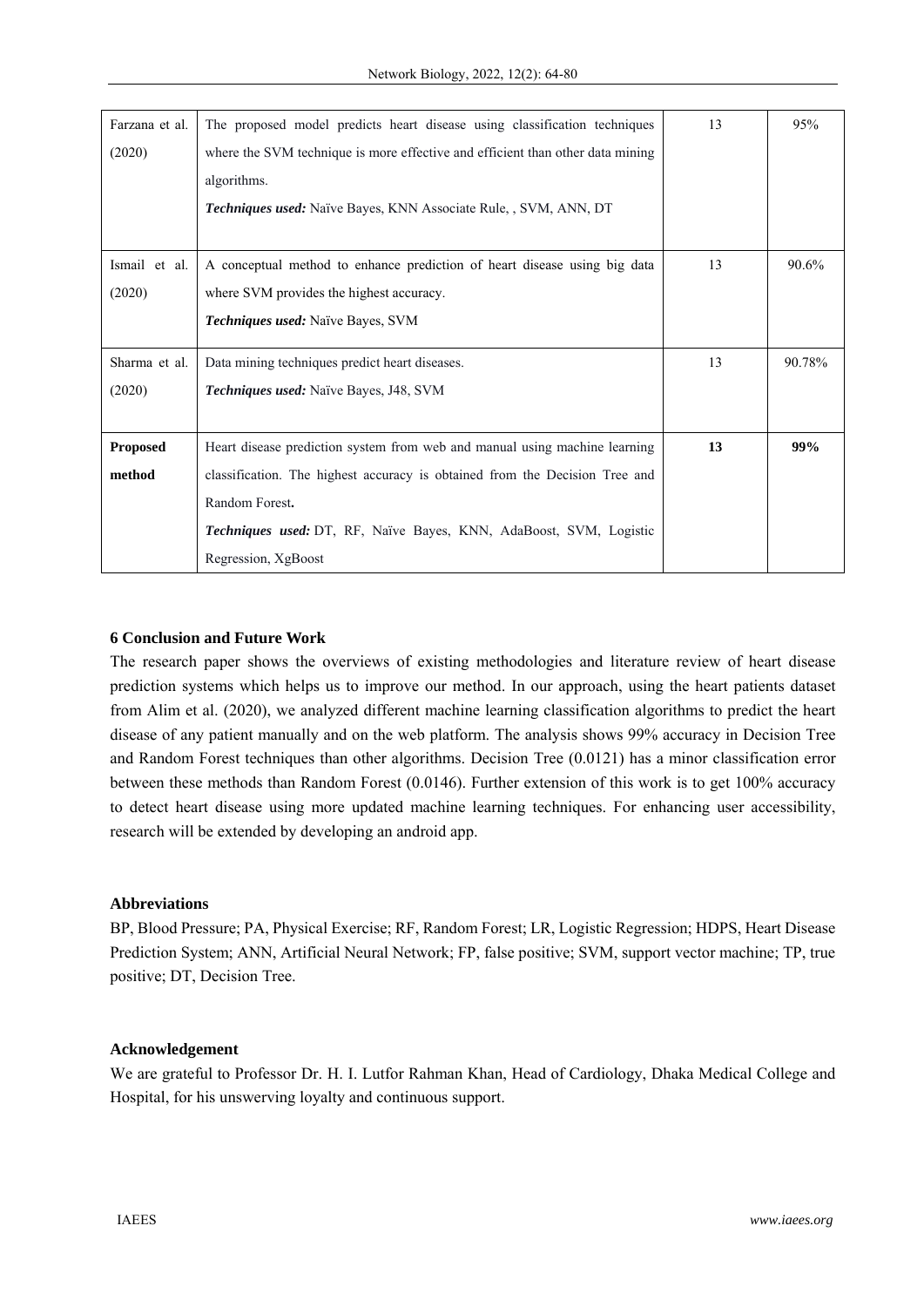#### **References**

- Acharya UR, Vidya KS, Ghista DN, Lim WJE, Molinari F, Sankaranarayanan M. 2015. Computer-aided diagnosis of diabetic subjects by heart rate variability signals using discrete wavelet transform method. Knowledge-Based Systems, 81: 56-64
- Ali MM, Paul BK, Ahmed K, Bui FM, Quinn JM, Moni MA. 2021a. Heart disease prediction using supervised machine learning algorithms: performance analysis and comparison. Computers in Biology and Medicine, 136: 104672
- Ali L, Bukhari SAC. 2021b. An approach based on mutually informed neural networks to optimize the generalization capabilities of decision support systems developed for heart failure prediction. Irbm, 42(5): 345-352
- Alim MA, Habib S, Farooq Y, Rafay A. 2020. Robust Heart Disease Prediction: A Novel Approach Based On Significant Feature and Ensemble Learning Model. In: 2020 3rd International Conference on Computing, Mathematics and Engineering Technologies (ICoMET). IEEE
- Al-Yarimi FAM, Munassar NMA, Bamashmos MHM, Ali MYS. 2021. Feature optimization by discrete weights for heart disease prediction using supervised learning. Soft Computing, 25(3): 1821-1831
- Ayon SI, Islam MM, Hossain MR. 2020. Coronary artery heart disease prediction: a comparative study of computational intelligence techniques. IETE Journal of Research, 1-20
- Aman RSC. 2021. Analyzing predictive algorithms in data mining for cardiovascular disease using WEKA tool. International Journal of Advanced Computer Science and Applications, 12(8)
- Balakrishnan M, Christopher AA, Ramprakash P, Logeswari A., 2021. February. prediction of cardiovascular disease using machine learning. Journal of Physics: Conference Series, 1767(1): 012013
- Bantham A, Ross SET, Sebastião E, Hall G. 2021. Overcoming barriers to physical activity in underserved populations. Progress in Cardiovascular Diseases, 64: 64-71
- Bari Antor M, Jamil AHM, Mamtaz M, Monirujjaman Khan M, Aljahdali,S, Kaur M, Singh P, Masud M. 2021. A comparative analysis of machine learning algorithms to predict Alzheimer's disease. Journal of Healthcare Engineering, 2021
- Bergamini M, Iora PH, Rocha TAH, Tchuisseu YP, Dutra ADC, Scheidt JFHC, Nihei OK, de Barros Carvalho, MD, Staton CA, Vissoci JRN, de Andrade L. 2020. Mapping risk of ischemic heart disease using machine learning in a Brazilian state. Plos one, 15(12): e0243558
- Beyene C, Kamat P. 2018. Survey on prediction and analysis the occurrence of heart disease using data mining techniques. International Journal of Pure and Applied Mathematics, 118(8): 165-174
- Budholiya K, Shrivastava SK, Sharma V. 2020. An optimized XGBoost based diagnostic system for effective prediction of heart disease. Journal of King Saud University-Computer and Information Sciences. https://doi.org/10.1016/j.jksuci.2020.10.013
- Builder V. 2021. Cardiovascular Pathologies and Disorders. Mosby's Pathology for Massage Professionals E-Book, Elsevier
- Charbuty B, Abdulazeez A. 2021. Classification based on decision tree algorithm for machine learning. Journal of Applied Science and Technology Trends, 2(1): 20-28
- Dwivedi AK. 2018. Performance evaluation of different machine learning techniques for prediction of heart disease. Neural Computing and Applications, 29(10): 685-693
- Eremiasova L, Hubacek JA, Danzig V, Adamkova V, Mrazova L, Pitha J, Lanska V, Cífková R, Vitek L. 2020. Serum bilirubin in the Czech population―Relationship to the risk of myocardial infarction in males. Circulation Journal, 84(10): 1779-1785
- Faizal ASM, Thevarajah TM, Khor SM, Chang SW. 2021. A review of risk prediction models in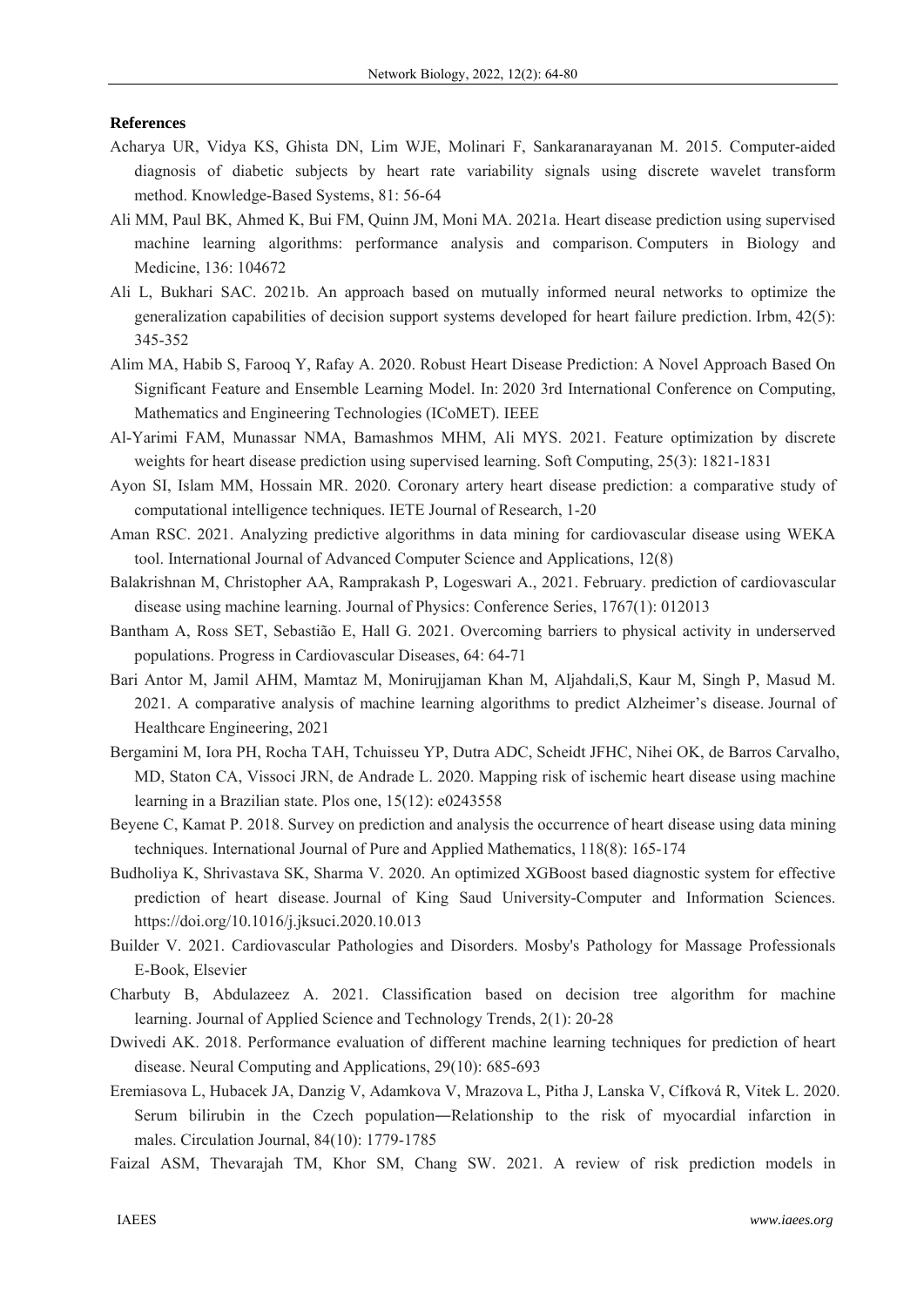cardiovascular disease: conventional approach vs. artificial intelligent approach. Computer Methods and Programs in Biomedicine, 207: 106190

- Farzana S, Veeraiah D. 2020, October. Dynamic Heart Disease Prediction using Multi-Machine Learning Techniques. In: 2020 5th International Conference on Computing, Communication and Security (ICCCS). IEEE
- Ismail A, Abdlerazek S, El-Henawy IM. 2020. Big data analytics in heart diseases prediction. Journal of Theoretical and Applied Information Technology, 98(11): 15-19
- Kanwal S, Rashid J, Nisar MW, Kim J, Hussain A. 2021. July. An Effective Classification Algorithm for Heart Disease Prediction with Genetic Algorithm for Feature Selection. In: 2021 Mohammad Ali Jinnah University International Conference on Computing (MAJICC). IEEE
- Kavitha M, Gnaneswar G, Dinesh R, Sai YR, Suraj RS. 2021, Heart disease prediction using hybrid machine learning model. In: 2021 6th International Conference on Inventive Computation Technologies (ICICT). 1329-1333, IEEE
- Katarya R, Srinivas P. 2020. Predicting Heart Disease at Early Stages Using Machine Learning: A Survey. In: 2020 International Conference on Electronics and Sustainable Communication Systems (ICESC). 302-305, IEEE
- Khan M, Rahman A, Rahman M, Salehin JU, Islam M, Rabbi M. 2021. Efficient data mining techniques for heart disease prediction and comparative analysis of classification algorithms. Asian Journal of Research in Computer Science, 2021: 239056682
- Liou L, Kaptoge S. 2020. Association of small, dense LDL-cholesterol concentration and lipoprotein particle characteristics with coronary heart disease: A systematic review and meta-analysis. Plos One, 15(11): e0241993
- Mehmood A, Iqbal M, Mehmood Z, Irtaza A, Nawaz M, Nazir T, Masood M. 2021. Prediction of heart disease using deep convolutional neural networks. Arabian Journal for Science and Engineering, 46(4): 3409-3422
- Motarwar P, Duraphe A, Suganya G, Premalatha M. 2020. Cognitive Approach for Heart Disease Prediction Using Machine Learning. In: 2020 International Conference on Emerging Trends in Information Technology and Engineering (ICETITE). IEEE
- Mostafiz R, Uddin KMM, Uddin MS, et al. 2021. Diagnosis of diabetes: A machine learning paradigm using optimized features. Network Biology, 11(3): 222-240
- Mohan S, Thirumalai C, Srivastava G. 2019. Effective heart disease prediction using hybrid machine learning techniques. IEEE Access, 7: 81542-81554
- Parambi DGT, Unnikrishnan MK, Marathakam A, Mathew B. 2020. Demographic and Epidemiological Aspects of Aging. In: Nutrients and Nutraceuticals for Active & Healthy Ageing. Springer, Singapore
- Rani KU. 2011. Analysis of heart diseases dataset using neural network approach. arXiv preprint arXiv:1110.2626
- Riyaz L, Butt MA, Zaman M, Ayob O. 2022. Heart Disease Prediction Using Machine Learning Techniques: A Quantitative Review. In: International Conference on Innovative Computing and Communications. 81-94, Springer, Singapore
- Samhitha BK, Priya MS, Sanjana C, Mana SC, Jose,J. 2020. Improving The Accuracy in Prediction of Heart Disease Using Machine Learning Algorithms. In: 2020 International Conference on Communication and Signal Processing (ICCSP). 1326-1330, IEEE
- Shrivastava K, Jotwani V. 2021. A Comparative Analysis of Various Data Mining Techniques to Predict Heart Disease. Expert Clouds and Applications: Proceedings of ICOECA 2021. Springer
- Sharma S, Parmar M. 2020. Heart diseases prediction using deep learning neural network model. International